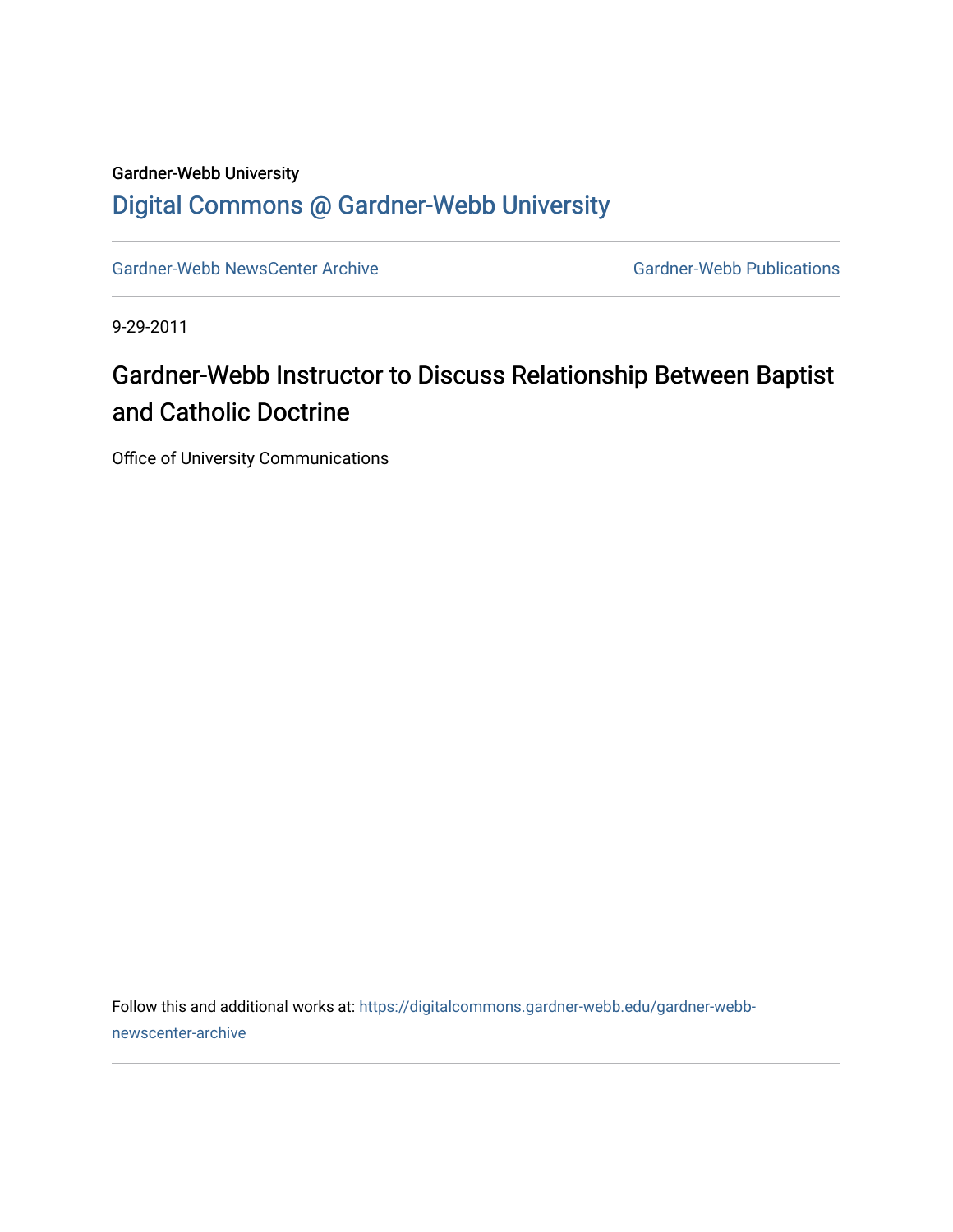## **Gardner-Webb Instructor to Discuss Relationship Between Baptist and Catholic Doctrine**

**webpublish.gardner-webb.edu**[/newscenter/gardner-webb-instructor-to-discuss-relationship-between-baptist-and](https://webpublish.gardner-webb.edu/newscenter/gardner-webb-instructor-to-discuss-relationship-between-baptist-and-catholic-doctrine/)catholic-doctrine/

Office of University Communications **September 29, 2011** 

*Joyce Compton Brown Lecture Series Presents Author Steve Harmon on Oct. 3rd*

BOILING SPRINGS, N.C. – In the next installment of Gardner-Webb University's Joyce Compton Brown Lecture Series, theologian Dr. Steve Harmon will discuss the similarities and differences between Baptist and Catholic approaches to scripture and tradition. This event will be held on Monday, Oct. 3 at 7:00 p.m. in the Ritch Banquet Hall, located in the Dover Campus Center, and is free and open to the public.

Harmon, adjunct instructor of Christian theology at Gardner-Webb, is a Baptist ecumenical theologian who participated in international theological conversations between the Baptist World Alliance (BWA) and the Roman Catholic Pontifical Council for Promoting Christian Unity (2006-10). His lecture will address relationships between Baptists and Roman Catholics in the light of their perspectives on the relationship between scripture and church tradition – the very matter on which the two traditions would seem to be most polarized. A question-and-answer session will follow Harmon's lecture.

Harmon insists that the purpose of ecumenical discussion is not to water down core Baptist doctrines or to sacrifice congregational autonomy. "Ecumenists strive to clearly understand what other traditions believe and practice on their own terms, rather than our own caricatured images of them," said Harmon.

Harmon has made the ecumenical quest for Christian unity his life's work. He teaches various courses on Christian theology, ecumenism, and ethics. He is currently completing a book, tentatively titled "The Baptist Vision and the Ecumenical Future."

The scholarly lecture series at Gardner-Webb is named after Dr. Joyce Compton Brown, professor emeritus, who retired from the University at the end of the 2004-05 academic year after almost 40 years of service in the Department of English. Dr. Matt Theado, GWU associate professor of English, says the lecture series is about opening up the world of scholarship. "Many folks in the university community are unaware of the ongoing investigations, research, and explorations of others. We hope to share with students how good scholarship is done and what some of the possibilities are," said Theado.

For more information contact the Office of University Communications at 704-406-3221.